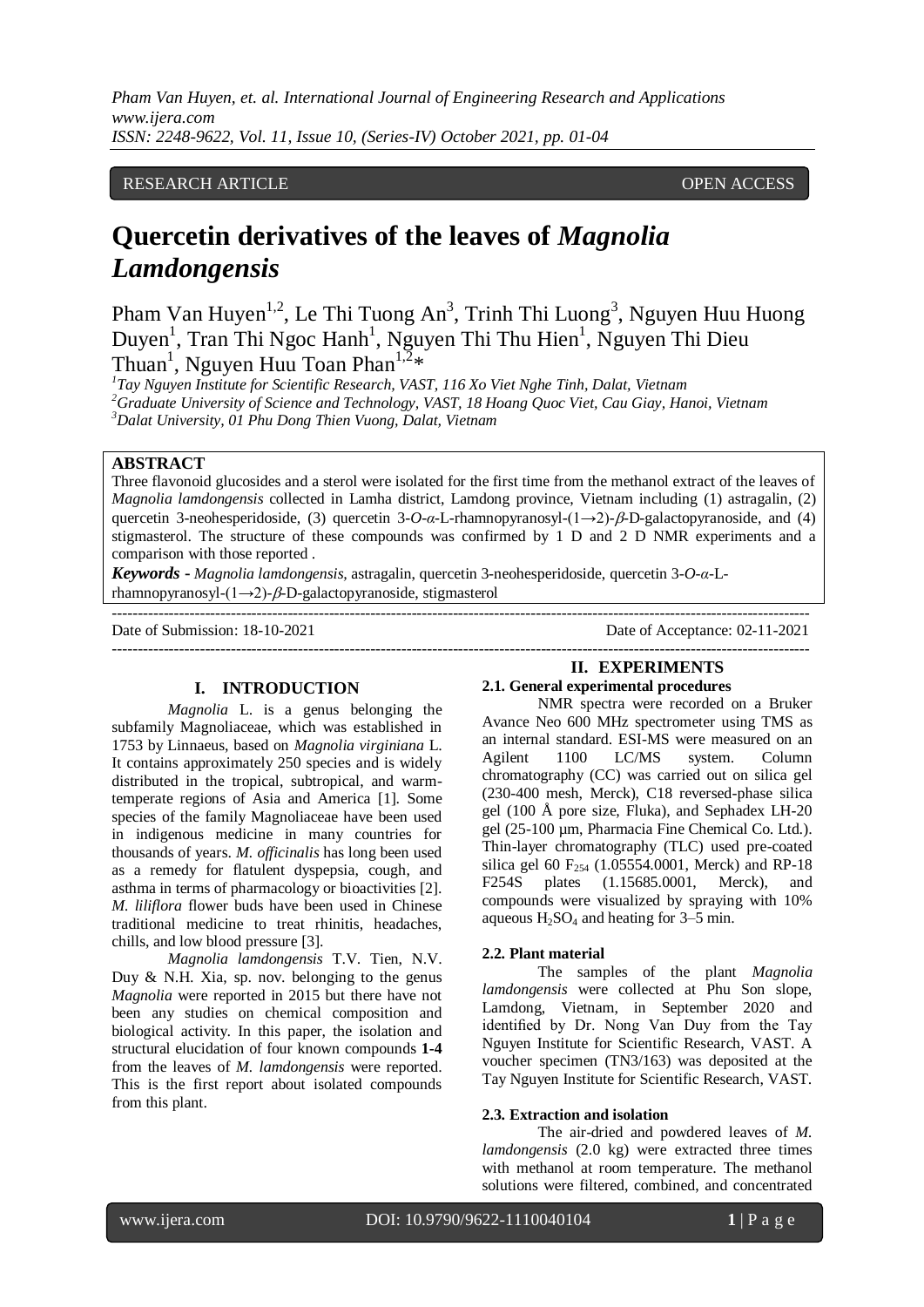under reduced pressure to obtain methanol residue (267 g). This was suspended in water (2L) and partitioned in turn with *n*-hexane, chloroform, and ethyl acetate to give the corresponding extracts: *n*hexane (H, 15.0 g), CHCl<sub>3</sub> (C, 20.8 g), EtOAc (E, 19.9 g), and water layer  $(W, 2L)$ .

The extract  $E(19.9 g)$  was subjected to chromatography on a silica gel column with stepwise gradient elution of CHCl<sub>3</sub>/MeOH (from 1:0 to 0:1, v/v) to yield 6 subfractions E1-E8. Subfraction E8 (1.4 g) was further separated by sephadex LH-20 CC with MeOH/H<sub>2</sub>O  $(1:1-1:0, v/v)$ to give four subfractions E8A-E8D. Subfraction E8D (72 mg) was separated by silica gel CC eluting with CHCl<sub>3</sub>/MeOH/H<sub>2</sub>O (3:1:0.1,  $v/v/v$ ) and purified by RP-18 column using MeOH/H<sub>2</sub>O  $(3:1.5, v/v)$  as elution to yield compound **1** (6 mg).

The water layer passed through Diaion HP-20 CC and eluted first with water and then with MeOH/H<sub>2</sub>O (0:1-1:0,  $v/v$ ) to obtain five fractions, W1-W5. Fraction W2 (11.8 g) was further separated by column chromatography on silica gel CC using a mixture of CHCl<sub>3</sub>/MeOH  $(3:1, v/v)$  to afford nine subfractions, W2A-W2I. Subfraction W2H (2.6 g) was fractionated by Sephadex LH-20 CC with MeOH/H<sub>2</sub>O (1:1,  $v/v$ ) to yield three subfractions, W2H1-W2H3. Subfraction W2H3 (82 mg) was subjected to chromatography on the RP-C18 column eluted with MeOH/H<sub>2</sub>O  $(3:2, v/v)$  to yield compounds **2** (7 mg) and **3** (6 mg).

The extract H (15.0 g) was separated on silica gel CC with stepwise gradient elution of CHCl<sub>3</sub>/MeOH (1:0-0:1,  $v/v$ ) to yield seven fractions, H1-H7. Fraction H5 (2.8 g) was fractionated by Sephadex LH-20 CC with stepwise gradient elution MeOH/H<sub>2</sub>O (4:1-1:0,  $v/v$ ) to yield six subfractions, H5A-H5F. Subfraction H5F (98 mg) was purified by the silica gel column eluted with  $CH<sub>2</sub>Cl<sub>2</sub>$ :acetone (20:1, v/v) to yield compound **4** (35 mg).

**Astragalin (1)**: Yellow powder; molecular formula  $C_{21}H_{20}O_{11}$ ; ESI-MS  $m/z$  447.5 [M-H]<sup>-</sup>; <sup>1</sup>H NMR (600 MHz,  $CD<sub>3</sub>OD$ ) and <sup>13</sup>C NMR (150 MHz,  $CD<sub>3</sub>OD$  see table 1.

**Quercetin 3-neohesperidoside (2)**: Yellow powder; molecular formula C<sub>27</sub>H<sub>30</sub>O<sub>16</sub>; ESI-MS *m/z* 611.4  $[M+H]^+$ ; <sup>1</sup>H NMR (600 MHz, CD<sub>3</sub>OD) and 13C NMR (150 MHz,  $CD<sub>3</sub>OD$ ) see table 1.

**Quercetin 3-***O-α***-L-rhamnopyranosyl- (1→2)--D-galactopyranoside (3)**: Yellow powder; molecular formula C<sub>27</sub>H<sub>30</sub>O<sub>16</sub>; ESI-MS  $m/z$  611.5  $[M+H]^+$ ; <sup>1</sup>H NMR (600 MHz, CD<sub>3</sub>OD) and <sup>13</sup>C NMR (150 MHz,  $CD<sub>3</sub>OD$ ) see table 1.

**Stigmasterol (4):** White needle; <sup>1</sup>H NMR  $(500 \text{ MHz}, \text{CDCl}_3) \delta_H$ : 5.35 (1H, brd,  $J = 3.5 \text{ Hz}$ , H-6), 5.16 (1H, dd, *J* = 8.5, 15.0 Hz, H-20), 5.02 (1H, dd, *J* = 8.5, 15.0 Hz, H-21), 3.52 (1H, tdd, *J* = 5.5, 11.5, 16.5 Hz, H-3), 2.29 (1H, dd, *J* = 2.5, 8.0 Hz,

H-4<sub>a</sub>), 2.23 (1H, dd,  $J = 2.0$ , 11.0 Hz, H-4<sub>b</sub>), 2.04 (1H, m, H-18), 2.00 (1H, m, H-12a), 1.99 (1H, m, H-12<sub>b</sub>), 1.85 (1H, m, H-1<sub>a</sub>), 1.83 (1H, m, H-7<sub>a</sub>), 1.70  $(1H, m, H-16)$ , 1.55  $(1H, m, H-15)$ , 1.54  $(1H, m, H-16)$ H-8), 1.53 (1H, m, H-22), 1.49 (1H, m, H-7<sub>b</sub>), 1.48  $(2H, m, H-2<sub>b</sub>, H-11<sub>a</sub>), 1.46$  (1H, m, H-11<sub>b</sub>), 1.44 (1H, m, H-25), 1.42 (1H, m, H-23<sub>a</sub>), 1.26 (1H, m, H-16<sub>b</sub>), 1.16 (1H, m, H-23<sub>b</sub>), 1.14 (1H, m, H-17), 1.09 (1H, m, H-1b), 1.02 (3H, d, *J* = 6.5 Hz, H-26), 1.01 (1H, s, H-27), 0.99 (1H, m, H-14), 0.92 (1H, m, H-9), 0.84 (3H, d, *J* = 6.5 Hz, H-19), 0.80 (3H, s, H-29), 0.79 (3H, s, H-28), 0.70 (3H, s, H-24). <sup>13</sup>C NMR (125 MHz, CDCl<sub>3</sub>)  $\delta$ <sub>C</sub>: 37.29 (C-1), 31.93 (C-2), 71.83 (C-3), 42.25 (C-4), 140.79 (C-5), 121.72 ( C-6), 31.70 (C-7), 31.90 (C-8), 50.21 (C-9), 36.55 (C-10), 21.10 (C-11), 39.72 (C-12), 42.34 (C-13), 56.90 (C-14), 24.38 (C-15), 28.92 (C-16), 56.01 (C-17), 40.48 (C-18), 19.41 (C-19), 138.32 (C-20), 129.32 (C-21), 51.26 (C-22), 25.41 (C-23), 12.07 (C-24), 31.90 (C- 25), 21.23 (C-26), 19.41 (C-27), 19.00 (C-28), 12.25 (C-29).

# **III. RESULTS AND DISCUSSION**

Compound **1** was isolated as a yellow powder with the molecular formula  $C_{21}H_{20}O_{11}$ determined by ESI-MS  $m/z$  447.5 [M-H]<sup>-</sup>. The <sup>1</sup>H-NMR spectra revealed the signals of four AABBtype protons  $\delta_H$  8.08 (2H, *d*, *J* = 9.0 Hz) and 6.91 (2H,  $d$ ,  $J = 9.0$  Hz)] of B ring and meta-coupled protons at  $\delta_H$  6.23 (*d, J* = 2.1 Hz) and 6.43 (*d, J* = 2.1 Hz) of the A ring, which indicated the presence of a kaempferol derivative as an aglycone. Moreover, the signals of one sugar anomeric proton displayed at  $\delta_H$  5.26 (*d*, *J* = 7.8 Hz, H-1") indicating a  $\beta$ -configuration. The <sup>13</sup>C-NMR and DEPT spectra showed the presence of 21 carbon signals, including nine quaternary carbons, eleven methine carbons, and one methylene. The  $^{13}$ C-NMR chemical shifts of their attached carbons could be assigned unambiguously using the HSQC spectrum. The chemical shifts of sugar moiety are revealed by COSY spectra analysis. Besides, the correlation between anomeric proton H-1 and carbon C-3 (C 135.49) in the HMBC spectrum confirmed that the sugar moiety was attached to the *O*-atom of the aglycone. Compound **1** was identified as astragalin or kaempferol  $3-O$ - $\beta$ -D-glucopyranosyl based on spectroscopic evidence and comparison with reported values in the literature [4].

Compound **2** was obtained as a yellow powder. The molecular formula  $C_{27}H_{30}O_{16}$  was deduced from ESI-MS  $m/z$  611.4  $[M+H]$ <sup>+</sup>. The signals of three ABX-type protons were visible in the <sup>1</sup>H-NMR spectrum of **2**,  $\delta_H$  7.63 (*dd*, *J* = 1.8, 8.4 Hz, H-2'), 7.60 (*dd*, J = 2.4, 8.4 Hz, H-6') and 6.89  $(d, J = 8.4 \text{ Hz}, \text{ H-3}', 5')$ . As a result, the aglycone of **2** was identified as quercetin. Furthermore, the

l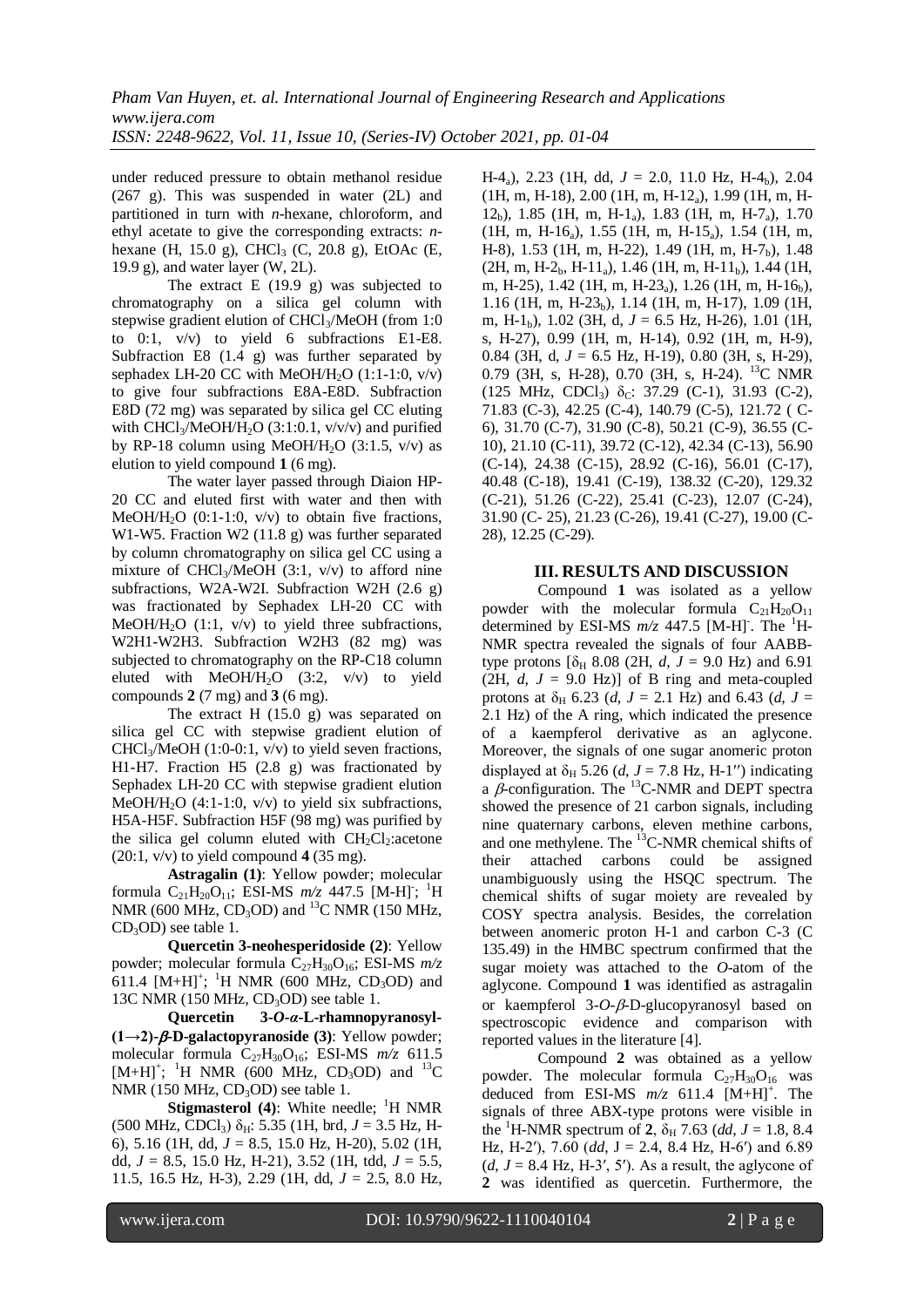signals of two sugar anomeric protons could be discerned, one at  $\delta_H$  5.76 (*d*, *J* = 7.8 Hz, H-1") indicating a  $\beta$ -configuration and another one at  $\delta_H$ 5.24 (*d*,  $J = 1.5$  Hz, H-1"') pointing to an  $\alpha$ configuration, as well as a methyl signal at  $\delta_H$  0.95 suggested that one of the sugars was rhamnose. The <sup>13</sup>C-NMR and DEPT spectra showed the presence of 27 carbon signals, including fifteen carbons of the aglycone and twelve carbons of the sugar moieties. In the HMBC spectrum, the anomeric proton H-1<sup>'''</sup> correlated with carbon C-2" ( $\delta$ <sub>C</sub> 80.13), indicating that the *α*-L-rhamnose was located at the C-2ʹʹ position of the glucose moiety. The HMBC data also confirmed the correlation between H-1ʹʹ proton with carbon C-3 ( $\delta$ <sub>C</sub> 134.56). Detailed analysis of the NMR spectra, compound **2** was identified as quercetin 3-neohesperidoside when compared to the published data [5].

Compound **3** was isolated as a yellow amorphous powder. On the basis of an ion peak  $[M+H]$ <sup>+</sup> at  $m/z$  611.5 in ESI-MS, its molecular formula was determined to be  $C_{27}H_{30}O_{16}$ . Detailed analysis of the <sup>13</sup>C-NMR and DEPT spectra revealed the presence of 27 carbon signals, including ten quaternary carbons, fifteen methines, one methyl, and one methylene. A comparison of the  $H$ - and <sup>13</sup>C-NMR data of **3** with those of **2** revealed that the structures of both compounds were similar, except for the replacement of  $\beta$ -glucose moiety in 2 with a

 $\beta$ -galactose in **3** [ $\delta$ <sub>C</sub> 100.83 (CH, C-1''), 77.59 (CH, C-2ʹʹ), 75.74 (CH, C-3ʹʹ), 79.89 (CH, C-4ʹʹ), 77.12 (CH, C-5<sup>"</sup>) and 62.11 (CH<sub>2</sub>, C-6<sup>"</sup>)/ $\delta_H$  5.76 (1H, *d, J* = 7.8 Hz, H-1ʹʹ), 3.98 (1H, *dd*, *J* = 7.8, 9.6 Hz, H-2ʹʹ), 3.74 (1H, *m*, H-3ʹʹ), 3.87 (1H, *m*, H-4ʹʹ), 3.51  $(1H, t, J = 6.0 \text{ Hz}, H = 5'')$ , 3.66 (1H, *dd*,  $J = 5.4$ , 12.0) Hz, H-6<sup>a</sup> ʹʹ) and 3.63 (1H, *dd*, *J* = 5.4, 18.0 Hz, H- $6<sub>b</sub>$ <sup>n</sup>)]. By comparison of the NMR data of 3 with those of the published data [6], **3** was identified as quercetin 3-*O-α*-L-rhamnopyranosyl-(1→2)-β-Dgalactopyranoside.

Compound **4** was obtained as a white needle. The <sup>13</sup>C-NMR and DEPT spectrum indicated that **4** had 29 carbons including six methyls, nine methylenes, ten  $sp<sup>3</sup>$  methines, one oxygenated methine, and three quaternary  $sp^3$  carbons. The  ${}^{1}$ H-NMR spectra of **4** showed signals for six methyl groups at (*d*, *J* = 6.5 Hz, H-19), 0.70 (s, H-24), 1.02 (*d*, *J* = 6.5 Hz, H-26), 1.01 (s, H-27), 0.79 (s, H-28), and 0.80 (s, H-29). The presence of a signal at  $\delta_{\rm H}$ 3.52 indicated an oxymethine proton and three trisubstituted olefins at  $\delta_H$  5.35 (*brd, J* = 3.5 Hz, H-6), 5.16 (*dd*, *J* = 8.5, 15.0 Hz, H-20), and 5.02 (*dd*, *J*  $= 8.5$ , 15.0 Hz, H-21). The above data suggested that **1** was a sterol. Detailed analysis of the NMR spectra, compound **4** was identified as stigmasterol when compared to the published data [7].

|                    | 1                |                           | $\overline{2}$   |                           | 3                |                  |
|--------------------|------------------|---------------------------|------------------|---------------------------|------------------|------------------|
| <b>Position</b>    | $\delta_{\rm C}$ | $\delta_{\rm H}$          | $\delta_{\rm C}$ | $\delta_{\rm H}$          | $\delta_{\rm C}$ | $\delta_{\rm H}$ |
| 2                  | 161.59           |                           | 158.43           |                           | 158.43           |                  |
| $\overline{3}$     | 135.49           |                           | 134.56           |                           | 134.56           |                  |
| $\overline{4}$     | 179.55           |                           | 179.35           |                           | 179.35           |                  |
| 5                  | 163.15           |                           | 163.19           |                           | 163.19           |                  |
| 6                  | 99.93            | 6.23 d 2.4                | 99.71            | 6.20 d 1.8                | 99.71            | 6.20 d 1.8       |
| 7                  | 166.06           |                           | 165.74           |                           | 165.74           |                  |
| 8                  | 94.76            | 6.43 d $1.\overline{8}$   | 94.53            | 6.39 brs                  | 94.53            | 6.39 brs         |
| 9                  | 159.14           |                           | 158.39           |                           | 158.39           |                  |
| 10                 | 105.65           |                           | 105.94           |                           | 105.94           |                  |
| $1^{\prime}$       | 122.83           |                           | 123.25           |                           | 123.25           |                  |
| $2^{\prime}$       | 132.28           | 8.08 d 9.0                | 117.20           | 7.63 dd 1.8, 8.4          | 117.30           | 7.71 d 2.4       |
| 3'                 | 116.09           | 6.91 d $9.0$              | 146.01           |                           | 146.01           |                  |
| $4^{\prime}$       | 158.56           |                           | 149.57           |                           | 149.57           |                  |
| 5'                 | 116.09           | 6.91 d 9.0                | 115.19           | 6.89 d 8.4                | 116.12           | 6.89 d 8.4       |
| $6^{\prime}$       | 132.28           | 8.08 d 9.0                | 123.49           | 7.60 dd 2.4, 8.4          | 123.49           | 7.60 dd 2.4, 8.4 |
| $1^{\prime\prime}$ | 104.13           | 5.26 d 7.8                | 100.35           | 5.76 d 7.8                | 100.83           | 5.76 d 7.8       |
| $2^{\prime\prime}$ | 75.74            | 3.46 d 7,8                | 80.13            | 3.68 d 7.8                | 77,59            | 3.98 dd 7.8, 9.6 |
| $3^{\prime\prime}$ | 78.06            | 3.45 m                    | 78.94            | 3.57 m                    | 75.74            | 3.74 m           |
| $4^{\prime\prime}$ | 71.39            | $3.32 \text{ m}$          | 71.71            | $3.38 \text{ m}$          | 70.89            | 3.87 m           |
| $5^{\prime\prime}$ | 78.43            | 3.22 ddd<br>2.4, 5.4, 9.6 | 78.32            | 3.25 ddd<br>2.4, 5.4, 9.6 | 77.12            | 3.51 t 6.0       |

**TABLE 1**: The NMR data of **1-3**

l

www.ijera.com DOI: 10.9790/9622-1110040104 **3** | P a g e